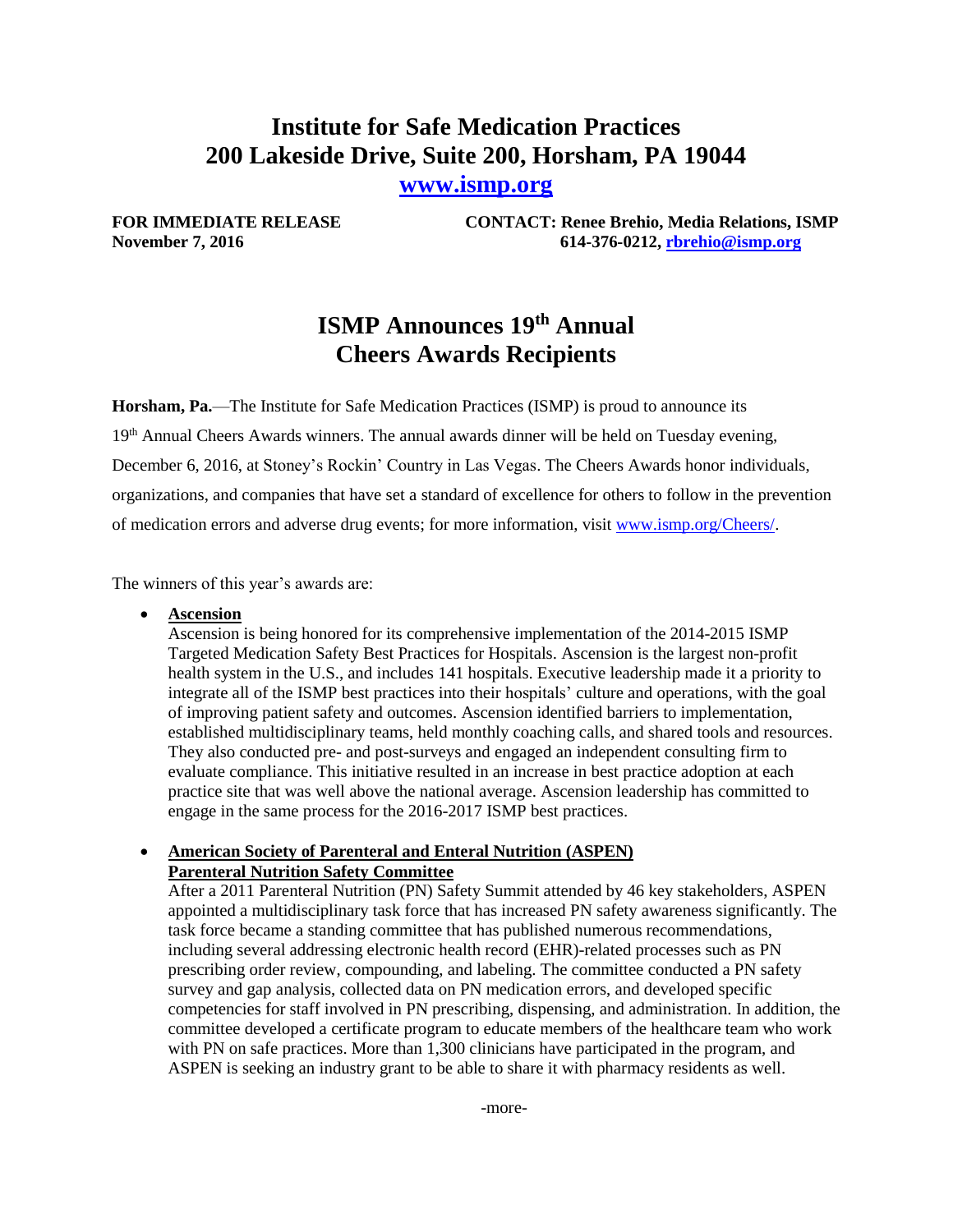## **Institute for Safe Medication Practices 200 Lakeside Drive, Suite 200, Horsham, PA 19044**

### **19 th Annual Cheers Awards Winners \_\_\_\_ \_\_\_Page 2**

#### **HCA Clinical Services Group**

The Hospital Corporation of America (HCA) Clinical Services Group created a Clinical Pharmacist Workflow (CPW) model that uses evidence-based, user-created decision support and real-time information to alert pharmacists to opportunities to reduce the risk of patient harm from medication-related events. This initiative utilized ISMP's error reduction recommendation to identify ways to embed safety throughout the medication management system from procurement to monitoring. The real-time care versus point-in-time report review provided by CPW led to improved productivity and streamlined workflow. Between 2014 and 2015, CPW was deployed in 153 HCA–affiliated hospitals, with a 48% decrease in coded adverse drug events since implementation. Pharmacists have partnered with nursing to ensure correct kilogram weights are recorded in 1 of every 55 patient admissions, to prevent over- or underdosing.

### **Immunization Action Coalition**

Over the course of 25 years, the Immunization Action Coalition (IAC) has become the national nonprofit leader in immunization education and advocacy for healthcare professionals. Created and sustained by its unique partnership with the Centers for Disease Control and Prevention (CDC), IAC plays a central role in coordinating and enabling every part of the national immunization community, working to reduce the incidence of 23 vaccine-preventable diseases by raising immunization rates and preventing vaccine errors, including omissions. IAC develops free resources, including hundreds of educational materials for healthcare providers and patients, and also maintains a website for healthcare professionals (immunize.org) and its website for the public (vaccineinformation.org). Its online publications include the weekly email information service, *IAC Express*, the quarterly periodicals *Needle Tips* and *Vaccinate Adults*, and the popular feature "Ask the Experts."

#### **Robert K. Stoelting, MD**

Dr. Stoelting has devoted most of his career to spearheading efforts to improve the safety of patients undergoing anesthesia and in the operating room (OR). During his nearly 20 years as President of the Anesthesia Patient Safety Foundation (APSF), he has helped advocate for crucial medication safety initiatives, provide vital educational programs and workshops, and offer free resources for error reduction, including a newsletter with a worldwide circulation of more than 122,000. Dr. Stoelting's dedication to collaboration has led to numerous national consensus conferences that have brought together a wide range of stakeholders to address topics such as patient controlled analgesia, use of high-alert medications, and labeling medications in the OR. The combined impact of APSF's initiatives along with others in the field has been a 10- to 20 fold reduction in mortality and catastrophic morbidity for healthy patients undergoing routine anesthesia.

-more-